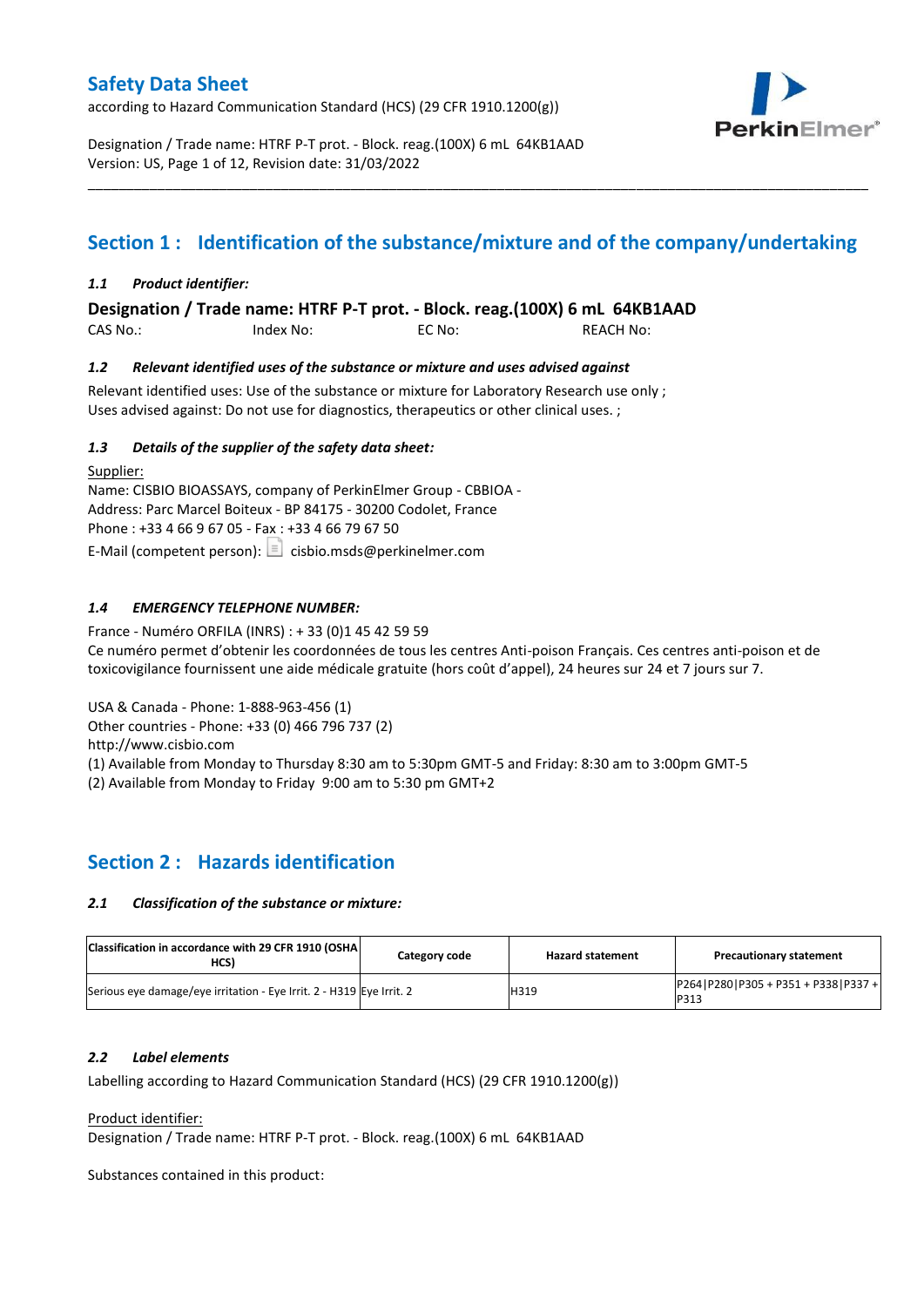according to Hazard Communication Standard (HCS) (29 CFR 1910.1200(g))



Designation / Trade name: HTRF P-T prot. - Block. reag.(100X) 6 mL 64KB1AAD Version: US, Page 2 of 12, Revision date: 31/03/2022

#### Hazard pictograms GHS07-exclam



## Signal word:

Warning

### Hazard and precautionary statements:

| Code          | <b>Hazard statments</b>                                                                                                                             |
|---------------|-----------------------------------------------------------------------------------------------------------------------------------------------------|
| H319          | Causes serious eye irritation                                                                                                                       |
| P264          | Wash  thoroughly after handling.                                                                                                                    |
| P280          | Wear protective gloves/protective clothing/eye protection/face protection.                                                                          |
|               | P305 + P351 + P338 IF IN EYES: Rinse cautiously with water for several minutes. Remove contact lenses, if present and easy to do. Continue rinsing. |
| $P337 + P313$ | If eye irritation persists: Get medical advice/attention.                                                                                           |

\_\_\_\_\_\_\_\_\_\_\_\_\_\_\_\_\_\_\_\_\_\_\_\_\_\_\_\_\_\_\_\_\_\_\_\_\_\_\_\_\_\_\_\_\_\_\_\_\_\_\_\_\_\_\_\_\_\_\_\_\_\_\_\_\_\_\_\_\_\_\_\_\_\_\_\_\_\_\_\_\_\_\_\_\_\_\_\_\_\_\_\_\_\_\_\_\_\_\_\_\_

### *2.3 Other hazards*

The mixture does not contain substances classified as 'Substances of Very High Concern' (SVHC) >= 0.1% published by the European CHemicals Agency (ECHA) under article 57 of REACH. The mixture satisfies neither the PBT nor the vPvB criteria for mixtures in accordance with annexe XIII of the REACH regulations EC 1907/2006. ;

Adverse human health effects: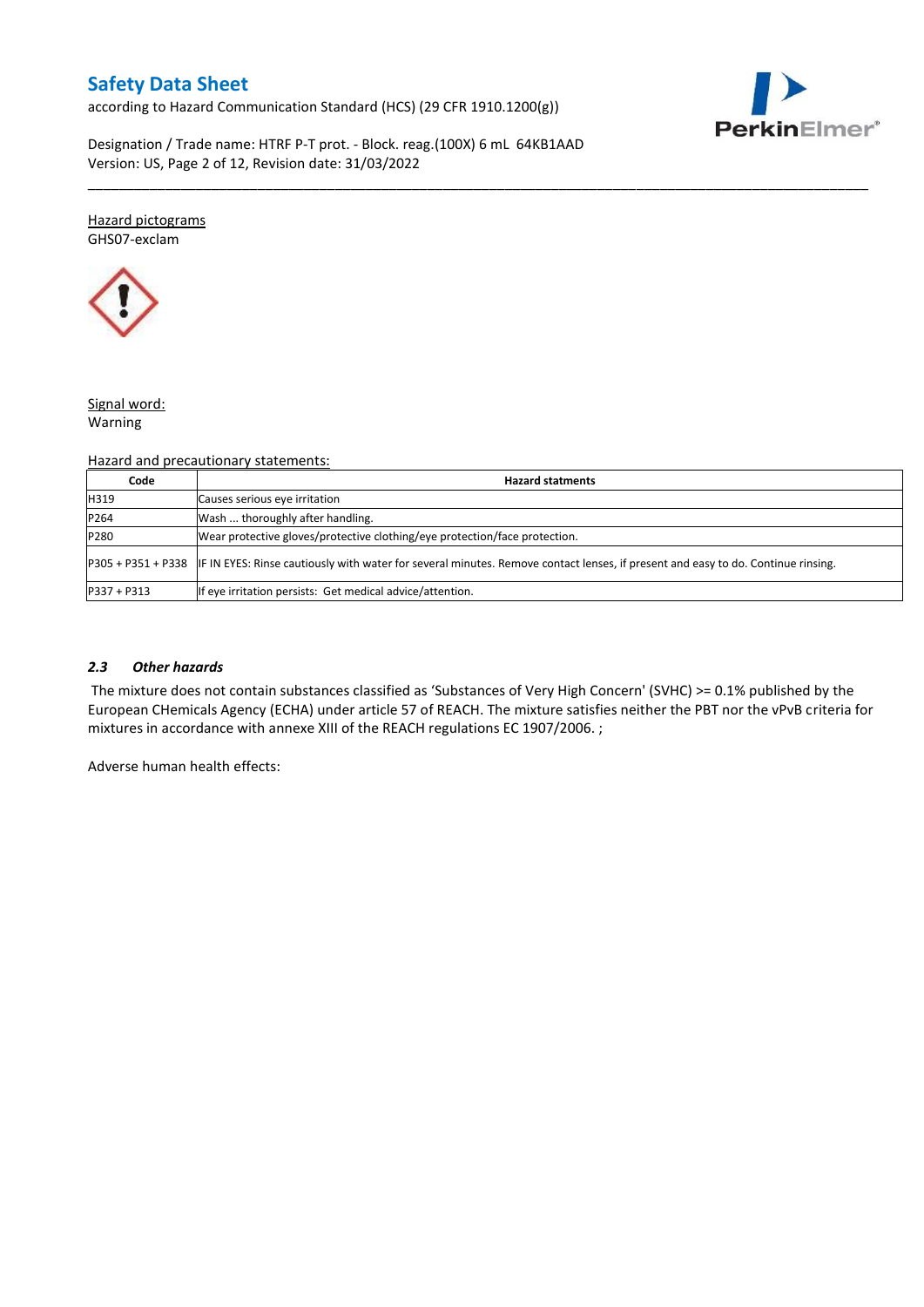according to Hazard Communication Standard (HCS) (29 CFR 1910.1200(g))



Designation / Trade name: HTRF P-T prot. - Block. reag.(100X) 6 mL 64KB1AAD Version: US, Page 3 of 12, Revision date: 31/03/2022

# **Section 3 : Composition/information on ingredients**

### *3.2 Mixtures*

Hazardous ingredients:

| Substance name                        | CAS <sub>n</sub> ° | Index n° | EC n°     | Classification in accordance with 29 CFR<br><b>1910 (OSHA HCS)</b> | Concentration<br>(%) | <b>SCL</b> | M-factor |
|---------------------------------------|--------------------|----------|-----------|--------------------------------------------------------------------|----------------------|------------|----------|
| disodium<br>dihydrogenpyrophosphate   | 7758-16-9          |          | 231-835-0 | Serious eye damage/eye irritation - Eye<br>Irrit. 2 - H319         |                      |            |          |
| trisodium<br><b>Itetraoxovanadate</b> | 13721-39-6         |          | 237-287-9 | Acute toxicity - Acute Tox. 4 - H302 -<br>Oral                     |                      |            |          |
| $\beta$ -Glycerophosphate             | 13408-09-8         |          |           |                                                                    |                      |            |          |

\_\_\_\_\_\_\_\_\_\_\_\_\_\_\_\_\_\_\_\_\_\_\_\_\_\_\_\_\_\_\_\_\_\_\_\_\_\_\_\_\_\_\_\_\_\_\_\_\_\_\_\_\_\_\_\_\_\_\_\_\_\_\_\_\_\_\_\_\_\_\_\_\_\_\_\_\_\_\_\_\_\_\_\_\_\_\_\_\_\_\_\_\_\_\_\_\_\_\_\_\_

Additional information:

Full text of H- and EUH-phrases: see SECTION 16.

## **Section 4 : First aid measures**

#### *4.1 Description of first aid measures*

**General information**: Do not leave affected person unattended. ;

**Following inhalation**: In case of respiratory tract irritation, consult a physician. ;

**Following skin contact**:After contact with skin, wash immediately with water ;

**Following eye contact**: After contact with the eyes, rinse with water with the eyelids open for a sufficient length of time, then consult an ophthalmologist immediately. ;

**Following ingestion**: Do NOT induce vomiting. ;

**Self-protection of the first aider**:

### *4.2 Most important symptoms and effects, both acute and delayed*

Symptoms: No known symptoms to date. ; Effects:

#### *4.3 Indication of any immediate medical attention and special treatment needed*

Notes for the doctor:

# **Section 5 : Firefighting measures**

#### *5.1 Extinguishing media:*

Suitable extinguishing media: This product is not flammable. Use extinguishing agent suitable for type of surrounding fire ;

### *5.2 Special hazards arising from the substance or mixture*

Hazardous combustion products: /

### *5.3 Advice for fire-fighters*

Wear Protective clothing. ; Additional information: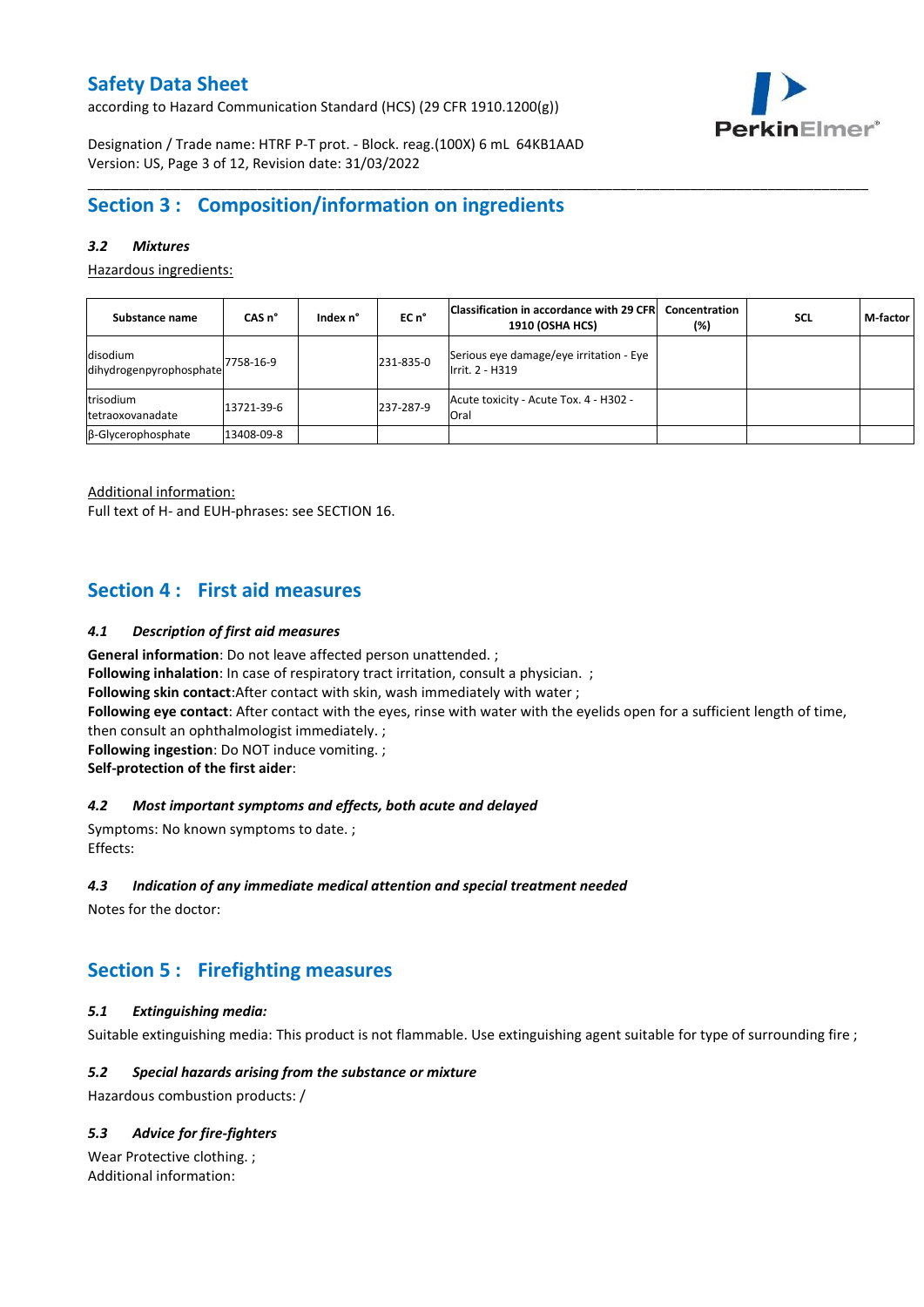according to Hazard Communication Standard (HCS) (29 CFR 1910.1200(g))

Designation / Trade name: HTRF P-T prot. - Block. reag.(100X) 6 mL 64KB1AAD Version: US, Page 4 of 12, Revision date: 31/03/2022

\_\_\_\_\_\_\_\_\_\_\_\_\_\_\_\_\_\_\_\_\_\_\_\_\_\_\_\_\_\_\_\_\_\_\_\_\_\_\_\_\_\_\_\_\_\_\_\_\_\_\_\_\_\_\_\_\_\_\_\_\_\_\_\_\_\_\_\_\_\_\_\_\_\_\_\_\_\_\_\_\_\_\_\_\_\_\_\_\_\_\_\_\_\_\_\_\_\_\_\_\_



# **Section 6 : Accidental release measures**

### *6.1 Personal precautions, protective equipment and emergency procedures*

Emergency procedures: Provide adequate ventilation. ;

### *6.2 Environmental precautions*

Do not allow to enter into surface water or drains. ;

### *6.3 Methods and material for containment and cleaning up*

For cleaning up: Suitable material for taking up: Absorbing material, organic ; Other information:

#### *6.4 Reference to other sections*

Additional information:

# **Section 7 : Handling and storage**

### *7.1 Precautions for safe handling*

Protective measures: Advice on safe handling: Avoid contact with skin, eyes and clothes. ; Fire preventions:

Do not eat, drink or smoke in areas where reagents are handled. ; Advice on general occupational hygiene : Handle in accordance with good industrial hygiene and safety practice ;

### *7.2 Conditions for safe storage, including any incompatibilities*

Requirements for storage rooms and vessels: Keep container tightly closed. ; Hints on storage assembly: Materials to avoid: Further information on storage conditions:

### *7.3 Specific end uses:*

Recommendations on specific end uses: Observe technical data sheet. ;

# **Section 8 : Exposure controls/personal protection**

#### *8.1 Control parameters*

Preliminary remark:

- 8.1.1 Occupational exposure limits:
	- OSHA (USA)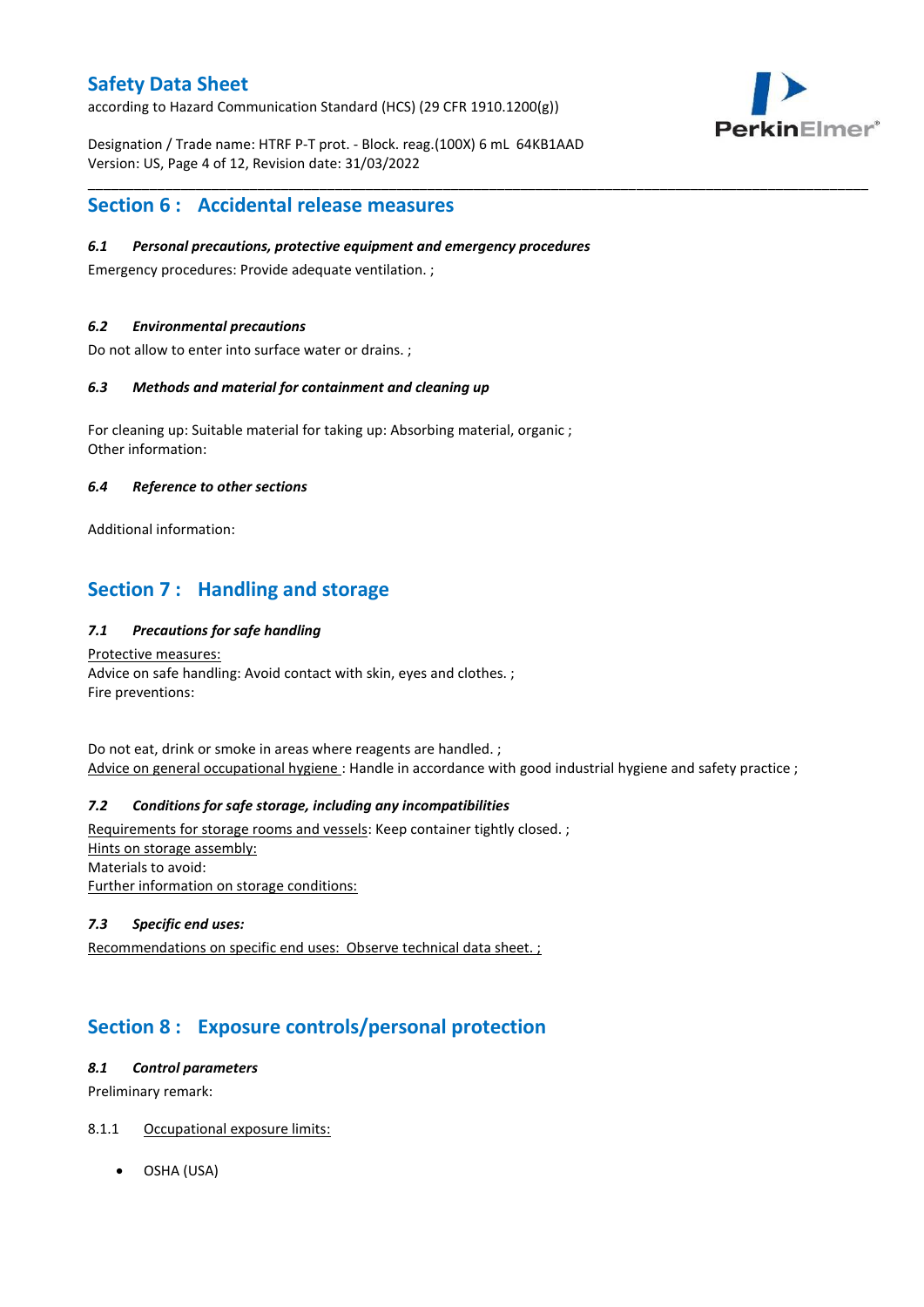according to Hazard Communication Standard (HCS) (29 CFR 1910.1200(g))



### Designation / Trade name: HTRF P-T prot. - Block. reag.(100X) 6 mL 64KB1AAD Version: US, Page 5 of 12, Revision date: 31/03/2022

| Source :                                   |           |            |                                                                            | Occupational Safety and Health Administration (OSHA) Permissible Exposure Limits (PELS) from 29 CFR 1910.1000 |                                                                      |                                                                        |
|--------------------------------------------|-----------|------------|----------------------------------------------------------------------------|---------------------------------------------------------------------------------------------------------------|----------------------------------------------------------------------|------------------------------------------------------------------------|
| Substance                                  | EC-No.    | CAS-No     | <b>OSHA Permissible</b><br><b>Exposure Limit (PEL)</b><br>8-hour TWA (ppm) | <b>OSHA Permissible</b><br><b>Exposure Limit (PEL) 8-</b><br>hour TWA (mg/m3)                                 | <b>OSHA Permissible</b><br><b>Exposure Limit (PEL)</b><br>STEL (ppm) | <b>OSHA Permissible</b><br><b>Exposure Limit (PEL)</b><br>STEL (mg/m3) |
| 13721-39-6 / 237-<br>287-9                 | 237-287-9 | 13721-39-6 |                                                                            |                                                                                                               |                                                                      | 0,05                                                                   |
| $\overline{7758-16-9}$ / 231-835-231-835-0 |           | 7758-16-9  |                                                                            |                                                                                                               |                                                                      |                                                                        |

| Source :                                                 | TRGS 903, November 2015, BAuA |               |             |           |  |  |  |  |  |  |  |
|----------------------------------------------------------|-------------------------------|---------------|-------------|-----------|--|--|--|--|--|--|--|
| Substance                                                | EC-No.                        | <b>CAS-No</b> | BGW (mg/m3) | BGW (ppm) |  |  |  |  |  |  |  |
| 13721-39-6 / 237-<br>287-9                               | 237-287-9                     | 13721-39-6    |             |           |  |  |  |  |  |  |  |
| $\overline{7758-16-9}$ / 231-835- $\big $ 231-835-0<br>Ю |                               | 7758-16-9     |             |           |  |  |  |  |  |  |  |

### 8.1.2 DNEL/PNEC-values:

• DNEL worker

| Source:                                              |                     | <b>IGESTIS - substance database</b> |                                                 |                                                          |                                                           |                                                |                                                         |                                                       |                                                             |
|------------------------------------------------------|---------------------|-------------------------------------|-------------------------------------------------|----------------------------------------------------------|-----------------------------------------------------------|------------------------------------------------|---------------------------------------------------------|-------------------------------------------------------|-------------------------------------------------------------|
| Substance                                            | EC No.              | <b>CAS-No</b>                       | Acute - dermal,<br>local effects<br>(mg/kg/day) | Long-term $-$<br>dermal, local<br>effects<br>(mg/kg/day) | Long-term –<br>dermal.<br>systemic effects<br>(mg/kg/day) | Acute-<br>inhalation, local<br>effects (mg/m3) | $Acute -$<br>inhalation,<br>systemic effects<br>(mg/m3) | Long-term $-$<br>inhalation, local<br>effects (mg/m3) | Long-term $-$<br>inhalation,<br>systemic effects<br>(mg/m3) |
| $ 13721-39-6 $ $ 237-287-9 13721-39-6 $<br>237-287-9 |                     |                                     |                                                 |                                                          |                                                           |                                                |                                                         |                                                       |                                                             |
| 7758-16-9 /<br>231-835-0                             | 231-835-0 7758-16-9 |                                     |                                                 |                                                          |                                                           |                                                | 2.79-2.79                                               |                                                       |                                                             |

### • DNEL consumer

| Source:                                           |        | <b>IGESTIS – substance database</b> |                                                 |                                                          |                                                             |                                                 |                                                       |                                                    |                                                             |
|---------------------------------------------------|--------|-------------------------------------|-------------------------------------------------|----------------------------------------------------------|-------------------------------------------------------------|-------------------------------------------------|-------------------------------------------------------|----------------------------------------------------|-------------------------------------------------------------|
| Substance                                         | EC-No. | <b>CAS-No</b>                       | Acute - dermal,<br>local effects<br>(mg/kg/day) | Long-term $-$<br>dermal, local<br>effects<br>(mg/kg/day) | Long-term $-$<br>dermal,<br>systemic effects<br>(mg/kg/day) | Acute –<br>inhalation, local<br>effects (mg/m3) | Acute -<br>inhalation.<br>systemic effects<br>(mg/m3) | Long-term-<br>inhalation, local<br>effects (mg/m3) | $Long-term -$<br>inhalation,<br>systemic effects<br>(mg/m3) |
| (13721-39-6 / 237-287-9 13721-39-6 )<br>237-287-9 |        |                                     |                                                 |                                                          |                                                             |                                                 |                                                       |                                                    |                                                             |
| 7758-16-9 /<br>231-835-0                          |        | 231-835-0 7758-16-9                 |                                                 |                                                          |                                                             |                                                 |                                                       |                                                    |                                                             |

### • PNEC

| Source:          | <b>INERIS</b> |               |            |                                                                                                                    |  |              |  |  |                      |  |  |                      |  |  |              |  |  |
|------------------|---------------|---------------|------------|--------------------------------------------------------------------------------------------------------------------|--|--------------|--|--|----------------------|--|--|----------------------|--|--|--------------|--|--|
|                  |               |               |            | PNEC AQUATIC                                                                                                       |  |              |  |  |                      |  |  | <b>PNEC Sediment</b> |  |  |              |  |  |
|                  |               |               | freshwater |                                                                                                                    |  | marine water |  |  | intermittent release |  |  | freshwater           |  |  | marine water |  |  |
| <b>Substance</b> | EC-No.        | <b>CAS No</b> |            | [(mg/L) [(mg/kg) [(ppm) [(mg/L) [(mg/kg) [(ppm) [(mg/L) [(mg/kg) [(ppm) [(mg/L)](mg/kg)[(ppm)[(mg/L)](mg/kg)](ppm) |  |              |  |  |                      |  |  |                      |  |  |              |  |  |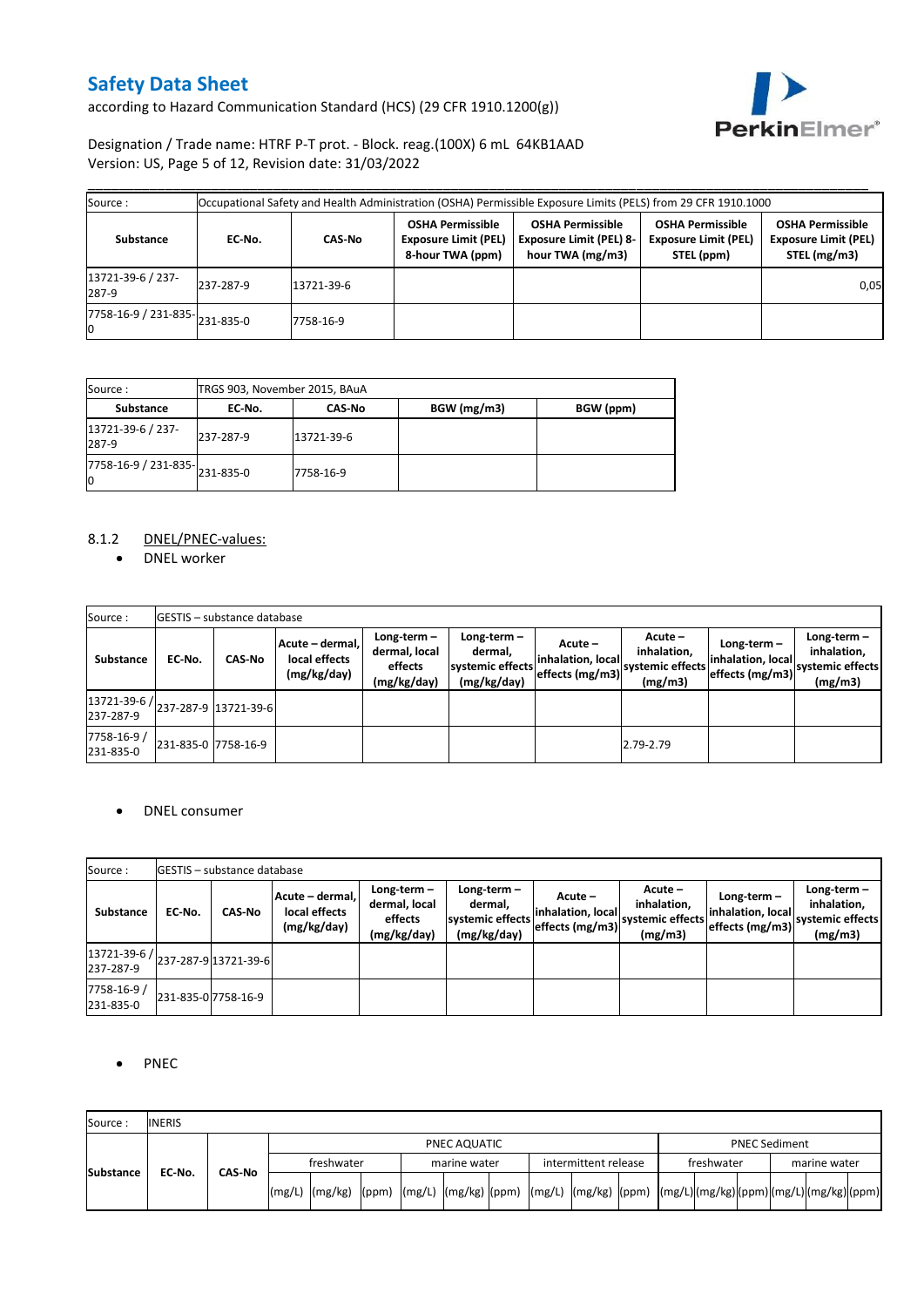according to Hazard Communication Standard (HCS) (29 CFR 1910.1200(g))



Designation / Trade name: HTRF P-T prot. - Block. reag.(100X) 6 mL 64KB1AAD Version: US, Page 6 of 12, Revision date: 31/03/2022

| 13721-39-6 | / 237-287- 237-287-9 13721-39-6 |  |  |  |  |  |  |  |  |
|------------|---------------------------------|--|--|--|--|--|--|--|--|
| 7758-16-9  | / 231-835- 231-835-0 7758-16-9  |  |  |  |  |  |  |  |  |

| Source:                 | <b>INERIS</b>                    |               |                  |         |              |                                |         |       |                 |         |       |                             |         |       |
|-------------------------|----------------------------------|---------------|------------------|---------|--------------|--------------------------------|---------|-------|-----------------|---------|-------|-----------------------------|---------|-------|
|                         |                                  |               | Others           |         |              |                                |         |       |                 |         |       |                             |         |       |
| <b>Substance</b>        | EC-No.                           | <b>CAS-No</b> | <b>PNEC soil</b> |         |              | PNEC sewage treatment<br>plant |         |       | <b>PNEC</b> air |         |       | PNEC secondary<br>poisoning |         |       |
|                         |                                  |               | (mg/L)           | (mg/kg) | (ppm) (mg/L) |                                | (mg/kg) | (ppm) | (mg/L)          | (mg/kg) | (ppm) | (mg/L)                      | (mg/kg) | (ppm) |
| 237-287-9               | 13721-39-6/ <sub>237-287-9</sub> | 13721-39-6    |                  |         |              |                                |         |       |                 |         |       |                             |         |       |
| 7758-16-9/<br>231-835-0 | 231-835-0                        | 7758-16-9     |                  |         |              |                                |         |       |                 |         |       |                             |         |       |

### *8.2 Exposure controls*

8.2.1 Appropriate engineering controls:

Technical measures and appropriate working operations should be given priority over the use of personal protective equipment. See section 7

8.2.2 Personal protective equipment:

Eye / Face protection: Safety glasses with side-shields ;

Skin protection:Gloves ;

Respiratory protection:Ensure adequate ventilation ;

Thermal hazards:

8.2.3 Environmental exposure controls:

Consumer exposure control

Measures related to consumer uses of the substance (as such or in mixtures): Measures related to the service life of the substance in articles:

# **Section 9 : Physical and chemical properties**

### *9.1 Information on basic physical and chemical properties*

Appearance

| Physical state        | Liquid     |
|-----------------------|------------|
| Colour                | Colorless: |
| Odour                 |            |
| Odour threshold (ppm) |            |

|                                          | Value | Concentration<br>(mol/L) | Method | Temperature (°C) | Pressure (kPa) | Remark |
|------------------------------------------|-------|--------------------------|--------|------------------|----------------|--------|
| þН                                       |       |                          |        |                  |                |        |
| Melting point (°C)                       |       |                          |        |                  |                |        |
| Freezing point (°C)                      |       |                          |        |                  |                |        |
| Initial boiling point/boiling range (°C) |       |                          |        |                  |                |        |
| Flash point (°C)                         |       |                          |        |                  |                |        |
| Evaporation rate (kg/m <sup>2</sup> /h)  |       |                          |        |                  |                |        |
| Flammability (type: ) (%)                |       |                          |        |                  |                |        |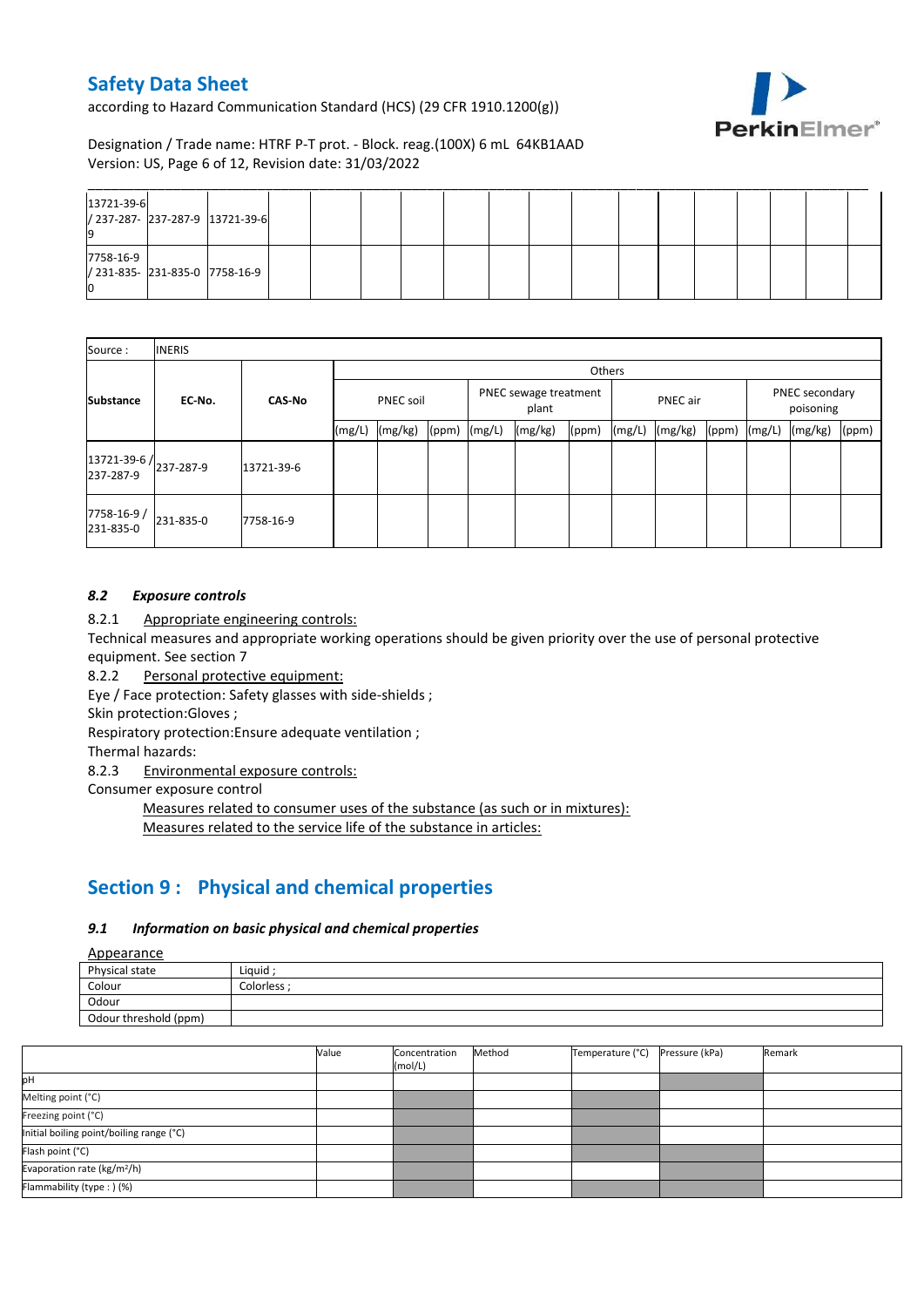according to Hazard Communication Standard (HCS) (29 CFR 1910.1200(g))



### Designation / Trade name: HTRF P-T prot. - Block. reag.(100X) 6 mL 64KB1AAD Version: US, Page 7 of 12, Revision date: 31/03/2022

| Upper/lower                                                | Upper explosive limit                     |  |  |  |
|------------------------------------------------------------|-------------------------------------------|--|--|--|
| flammability or explosive                                  | (%)                                       |  |  |  |
| limits                                                     | Lower explosive limit (%)                 |  |  |  |
| Vapour pressure (kPa)                                      |                                           |  |  |  |
| Vapour density (g/cm <sup>3</sup> )                        |                                           |  |  |  |
|                                                            | Density (g/cm <sup>3</sup> )              |  |  |  |
| Densities                                                  | Relative density (g/cm <sup>3</sup> )     |  |  |  |
|                                                            | Bulk density (g/cm <sup>3</sup> )         |  |  |  |
| Critical density (g/cm <sup>3</sup> )                      |                                           |  |  |  |
| Solubility (Type: ) (g/L)                                  |                                           |  |  |  |
| Partition coefficient (log Pow)<br>n-octanol/water at pH : |                                           |  |  |  |
| Auto-ignition temperature (°C)                             |                                           |  |  |  |
| Decomposition temperature (°C)                             |                                           |  |  |  |
| Decomposition energy : kJ                                  |                                           |  |  |  |
| Viscosity                                                  | Viscosity, dynamic (poiseuille)           |  |  |  |
|                                                            | Viscosity, cinematic (cm <sup>3</sup> /s) |  |  |  |
|                                                            | Explosive properties                      |  |  |  |
|                                                            | Oxidising properties                      |  |  |  |

#### *9.2 Other information:*

No other relevant data available

# **Section 10 : Stability and reactivity**

#### *10.1 Reactivity*

This material is considered to be non-reactive under normal use conditions. ;

#### *10.2 Chemical stability*

- *10.3 Possibility of hazardous reactions*
- *10.4 Conditions to avoid:*

#### *10.5 Incompatible materials:*

#### *10.6 Hazardous decomposition products:*

Does not decompose when used for intended uses. ;

## **Section 11 : Toxicological information**

Toxicokinetics, metabolism and distribution

#### *11.1 Information on toxicological effects*

**Substances** 

**Acute toxicity**

Animal data: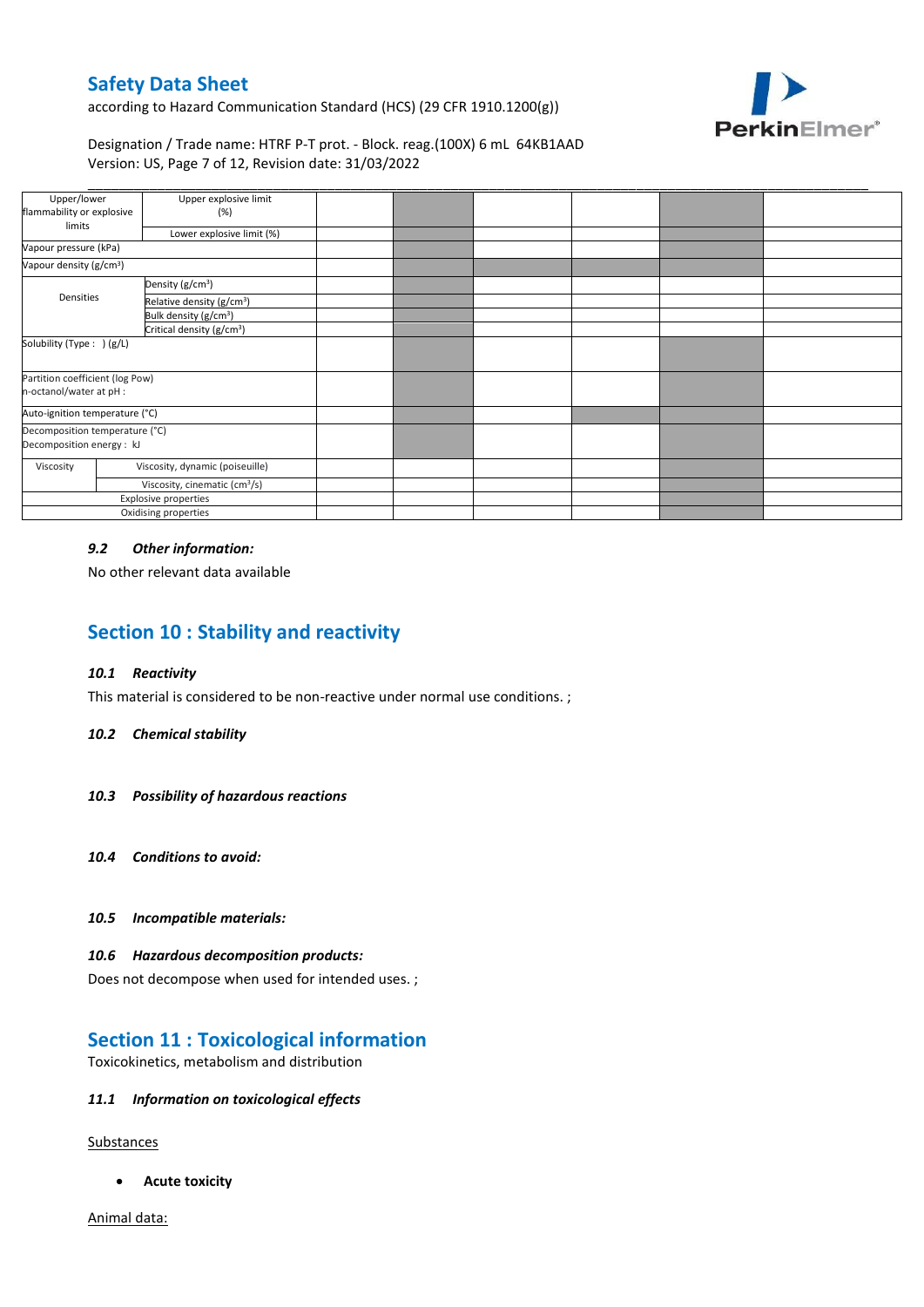according to Hazard Communication Standard (HCS) (29 CFR 1910.1200(g))



Designation / Trade name: HTRF P-T prot. - Block. reag.(100X) 6 mL 64KB1AAD Version: US, Page 8 of 12, Revision date: 31/03/2022

#### Acute oral toxicity:

| Substance name         | <b>LD50</b><br>(mg/kg) | Species | Method | Symptoms / delayed effects | Remark |
|------------------------|------------------------|---------|--------|----------------------------|--------|
| 13721-39-6 / 237-287-9 | 330-330                | Rat     |        | <b>Hemorragie</b>          |        |

\_\_\_\_\_\_\_\_\_\_\_\_\_\_\_\_\_\_\_\_\_\_\_\_\_\_\_\_\_\_\_\_\_\_\_\_\_\_\_\_\_\_\_\_\_\_\_\_\_\_\_\_\_\_\_\_\_\_\_\_\_\_\_\_\_\_\_\_\_\_\_\_\_\_\_\_\_\_\_\_\_\_\_\_\_\_\_\_\_\_\_\_\_\_\_\_\_\_\_\_\_

Acute dermal toxicity:

Acute inhalative toxicity:

Practical experience / human evidence: Assessment / Classification: General Remark:

#### **•** Skin corrosion/irritation

Animal data:

In-vitro skin test method: In-vitro skin test result:

Assessment / Classification:

#### **Eye damage/irritation**

Animal data:

| substance<br>name                           | <b>Species</b> | Method               | Exposure time                  | Result<br>t/evaluation | Score | Remark |
|---------------------------------------------|----------------|----------------------|--------------------------------|------------------------|-------|--------|
| $31 - 835 - 1$<br>7758-16-9<br>221<br>- - - | Rabbit         | D 405<br><b>OECD</b> | ritation<br><b>LVP</b><br>-iri |                        |       |        |

In vitro eye test method: In vitro eye test result: Assessment / Classification:

#### C**MR effects (carcinogenity, mutagenicity and toxicity for reproduction)**

o Germ cell mutagenicity:

Animal data:

Assessment / Classification:

o Carcinogenicity

Practical experience / human evidence: Animal data:

Other information: Assessment / Classification:

o Reproductive toxicity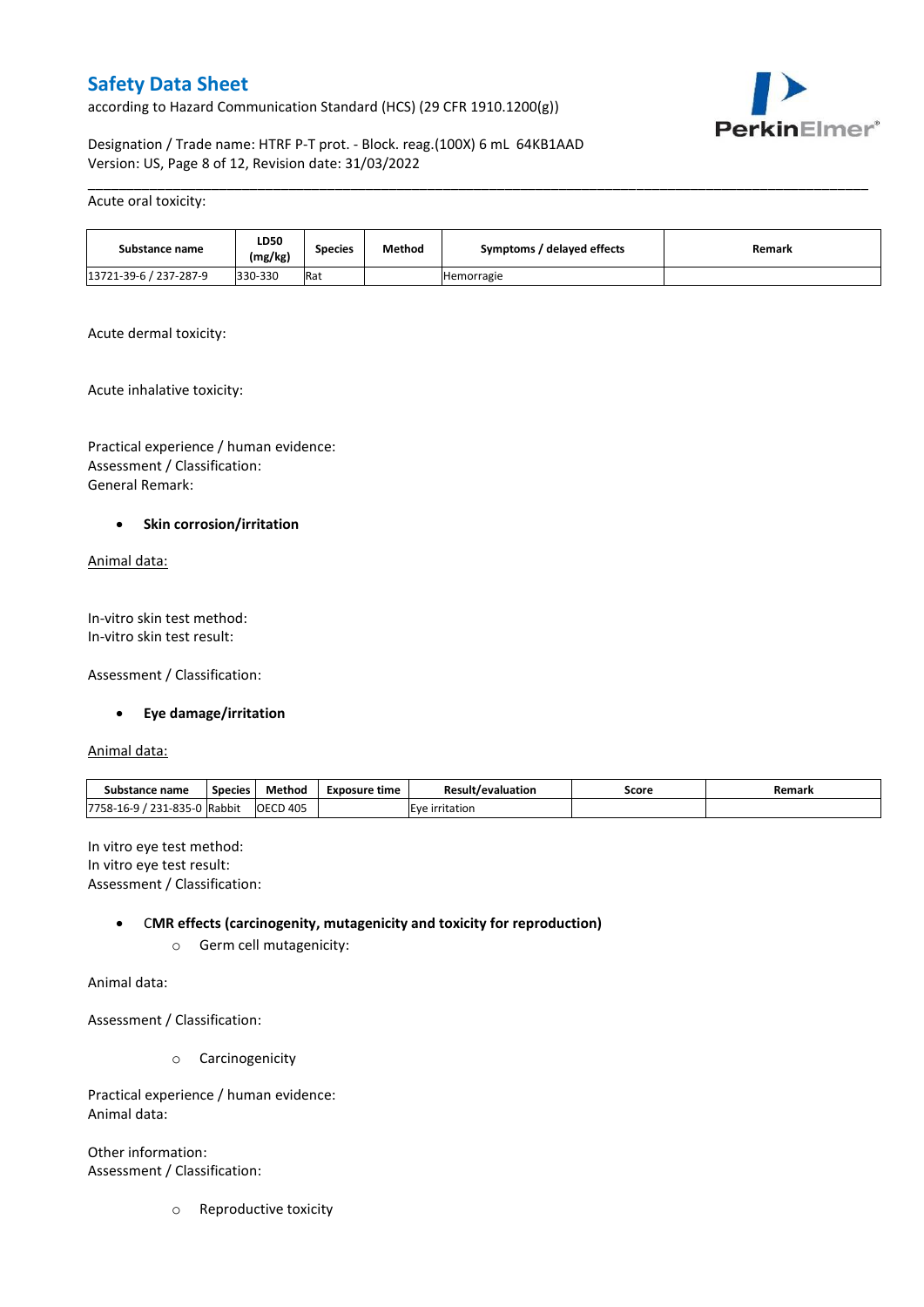according to Hazard Communication Standard (HCS) (29 CFR 1910.1200(g))



Designation / Trade name: HTRF P-T prot. - Block. reag.(100X) 6 mL 64KB1AAD Version: US, Page 9 of 12, Revision date: 31/03/2022

\_\_\_\_\_\_\_\_\_\_\_\_\_\_\_\_\_\_\_\_\_\_\_\_\_\_\_\_\_\_\_\_\_\_\_\_\_\_\_\_\_\_\_\_\_\_\_\_\_\_\_\_\_\_\_\_\_\_\_\_\_\_\_\_\_\_\_\_\_\_\_\_\_\_\_\_\_\_\_\_\_\_\_\_\_\_\_\_\_\_\_\_\_\_\_\_\_\_\_\_\_ Practical experience / human evidence: Animal data:

Other information: Assessment / Classification:

Overall assessment on CMR properties:

- **Specific target organ toxicity (single exposure)**
	- o STOT SE 1 and 2

Animal data:

Other information:

o STOT SE 3

Practical experience / human evidence:

Other information: Assessment / Classification:

#### **Specific target organ toxicity (repeated exposure)**

Practical experience / human evidence: Animal data:

Assessment / Classification: Other information

**Aspiration hazard**

Practical experience / human evidence: Experimental data: viscosity data: see SECTION 9. Assessment / Classification: Remark:

11.1.1 Mixtures No toxicological information is available for the mixture itself

# **Section 12 : Ecological information**

In case that test data regarding one endpoint/differentiation exist for the mixture itself, the classification is carried out according to the substance criteria (excluding biodegradation and bioaccumulation). If no test data exist, the criteria for mixture classification has to be used (calculation method) in this case the toxicological data of the ingredients are shown.

### *12.1 Aquatic toxicity:*

Acute (short-term) fish toxicity

Chronic (long-term) fish toxicity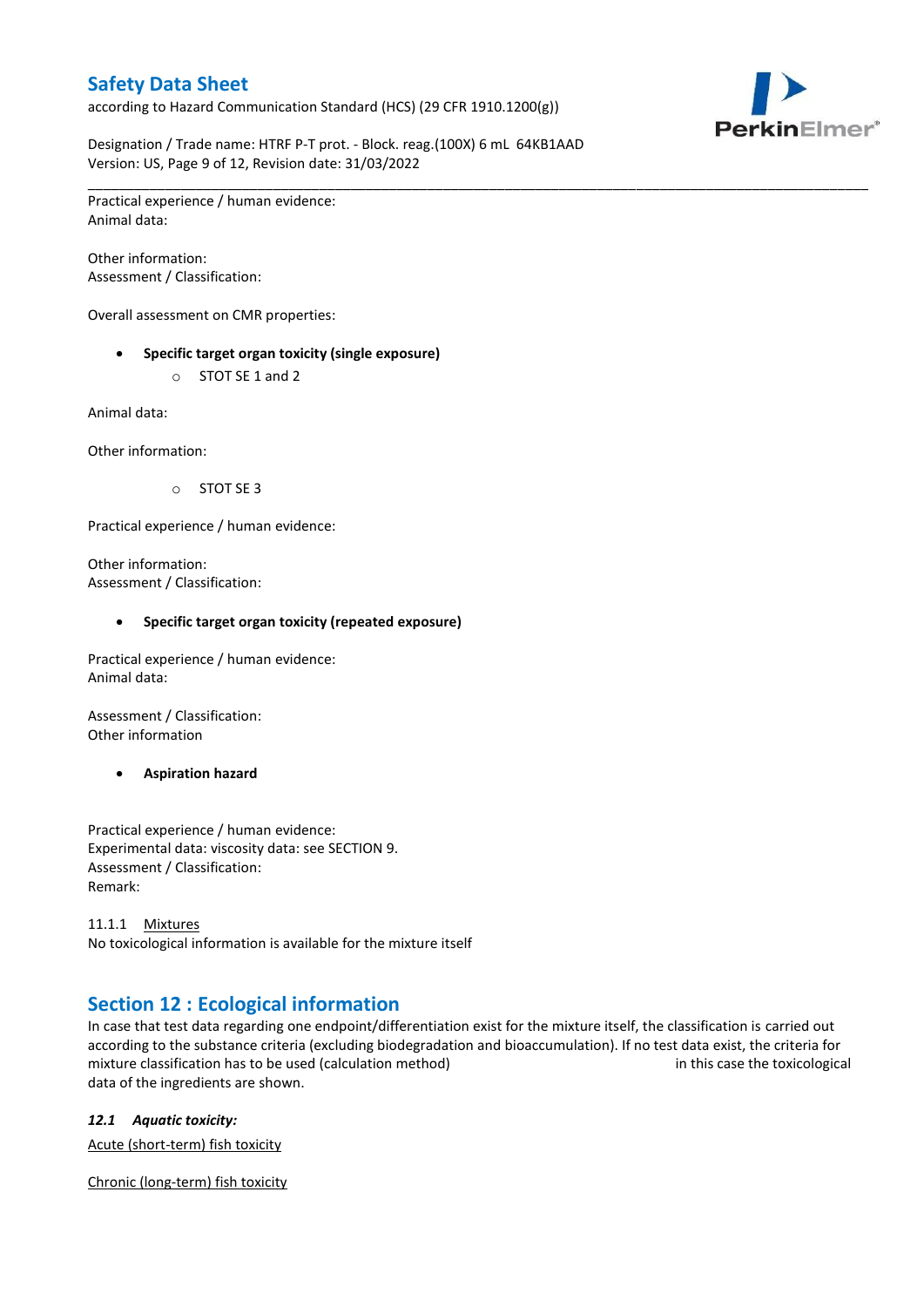according to Hazard Communication Standard (HCS) (29 CFR 1910.1200(g))

Designation / Trade name: HTRF P-T prot. - Block. reag.(100X) 6 mL 64KB1AAD Version: US, Page 10 of 12, Revision date: 31/03/2022

\_\_\_\_\_\_\_\_\_\_\_\_\_\_\_\_\_\_\_\_\_\_\_\_\_\_\_\_\_\_\_\_\_\_\_\_\_\_\_\_\_\_\_\_\_\_\_\_\_\_\_\_\_\_\_\_\_\_\_\_\_\_\_\_\_\_\_\_\_\_\_\_\_\_\_\_\_\_\_\_\_\_\_\_\_\_\_\_\_\_\_\_\_\_\_\_\_\_\_\_\_



Acute (short-term) toxicity to crustacea

Chronic (long-term) toxicity to crustacea

Acute (short-term) toxicity to algae and cyanobacteria

Toxicity to microorganisms and other aquatic plants / organisms

Assessment / Classification:

### *12.2 Persistence and degradability*

Biodegradation:

Abiotic Degradation:

Assessment / Classification:

### *12.3 Bioaccumulative potential*

Bioconcentration factor (BCF):

*12.4 Mobility in soil*

- *12.5 Results of PBT and vPvB assessment*
- *12.6 Other adverse effects:*

Additional ecotoxicological information:

## **Section 13 : Disposal considerations**

#### *13.1 Waste treatment methods*

Waste treatment options: Dispose of waste according to applicable legislation. ;

Other disposal recommendations: Additional information:

# **Section 14 : Transport information**

#### ADR/RID/AND/IMDG/IATA

| UN No.                     |  |
|----------------------------|--|
| UN Proper shipping name    |  |
| Transport hazard class(es) |  |
| Hazard label(s)            |  |
|                            |  |
| Packing group              |  |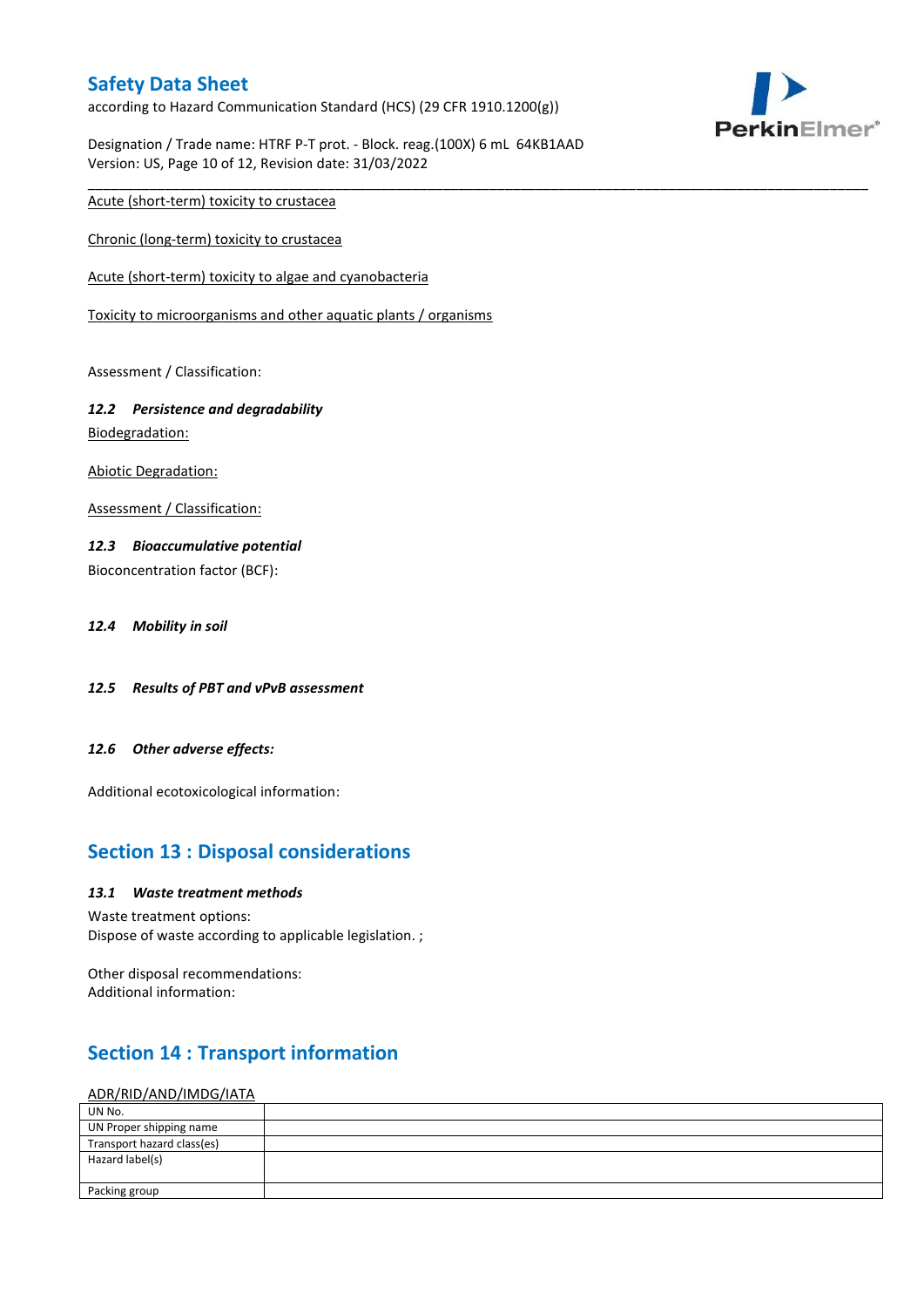according to Hazard Communication Standard (HCS) (29 CFR 1910.1200(g))



Designation / Trade name: HTRF P-T prot. - Block. reag.(100X) 6 mL 64KB1AAD Version: US, Page 11 of 12, Revision date: 31/03/2022

#### \_\_\_\_\_\_\_\_\_\_\_\_\_\_\_\_\_\_\_\_\_\_\_\_\_\_\_\_\_\_\_\_\_\_\_\_\_\_\_\_\_\_\_\_\_\_\_\_\_\_\_\_\_\_\_\_\_\_\_\_\_\_\_\_\_\_\_\_\_\_\_\_\_\_\_\_\_\_\_\_\_\_\_\_\_\_\_\_\_\_\_\_\_\_\_\_\_\_\_\_\_ *Transport in bulk according to Annex II of MARPOL 73/78 and the IBC Code*

Land transport (ADR/RID) Classification code ADR: Special Provisions for ADR/RID:<br>
Limited quantities for ADR/RID: Excepted Quantities for ADR/RI Excepted Quantities for ADR/RID: Packing Instructions for ADR/RID: Special packing provisions for ADR/RID: Mixed packing provisions: Portable tanks and bulk containers Instructions: Portable tanks and bulk containers Special Provisions: ADR Tank Code: ADR Tank special provisions: Vehicle for tank carriage:  $S$  Special provisions for carriage Packages: Special provisions for carriage Bulk: Special provisions for carriage for loading, unloading and handling: Special Provisions for carriage Operation: Hazard identification No: Transport category (Tunnel restriction code): Sea transport (IMDG) Marine Pollutant: Subsidiary risk(s) for IMDG: Packing provisions for IMDG: Limited quantities for IMDG: Packing instructions for IMDG: IBC Instructions: IBC Provisions: IMO tank instructions: UN tank instructions: Tanks and bulk Provisions: EmS : Stowage and segregation for IMDG: Properties and observations: Inland waterway transport (ADN) Classification Code ADN: Special Provisions ADN: Limited quantities ADN: Excepted quantities ADN: Carriage permitted: Carriage permitted: Provisions concerning loading and unloading: Provisions concerning carriage: Number of blue cones/lights: Remark: Air transport (ICAO-TI / IATA-DGR) Subsidiary risk for IATA: Excepted quantity for IATA: Passenger and Cargo Aircraft Limited Quantities Packing Instructions: Passenger and Cargo Aircraft Limited Quantities Maximal Net Quantity : Passenger and Cargo Aircraft Packaging Instructions : Passenger and Cargo Aircraft Maximal Net Quantity : Cargo Aircraft only Packaging Instructions : Cargo Aircraft only Maximal Net Quantity : ERG code: Special Provisions for IATA:

# **Section 15 : Regulatory information**

#### *15.1 Safety, health and environmental regulations/legislation specific for the substance or mixture*

#### *15.2 Chemical Safety Assessment:*

For the following substances of this mixture a chemical safety assessment has been carried out :